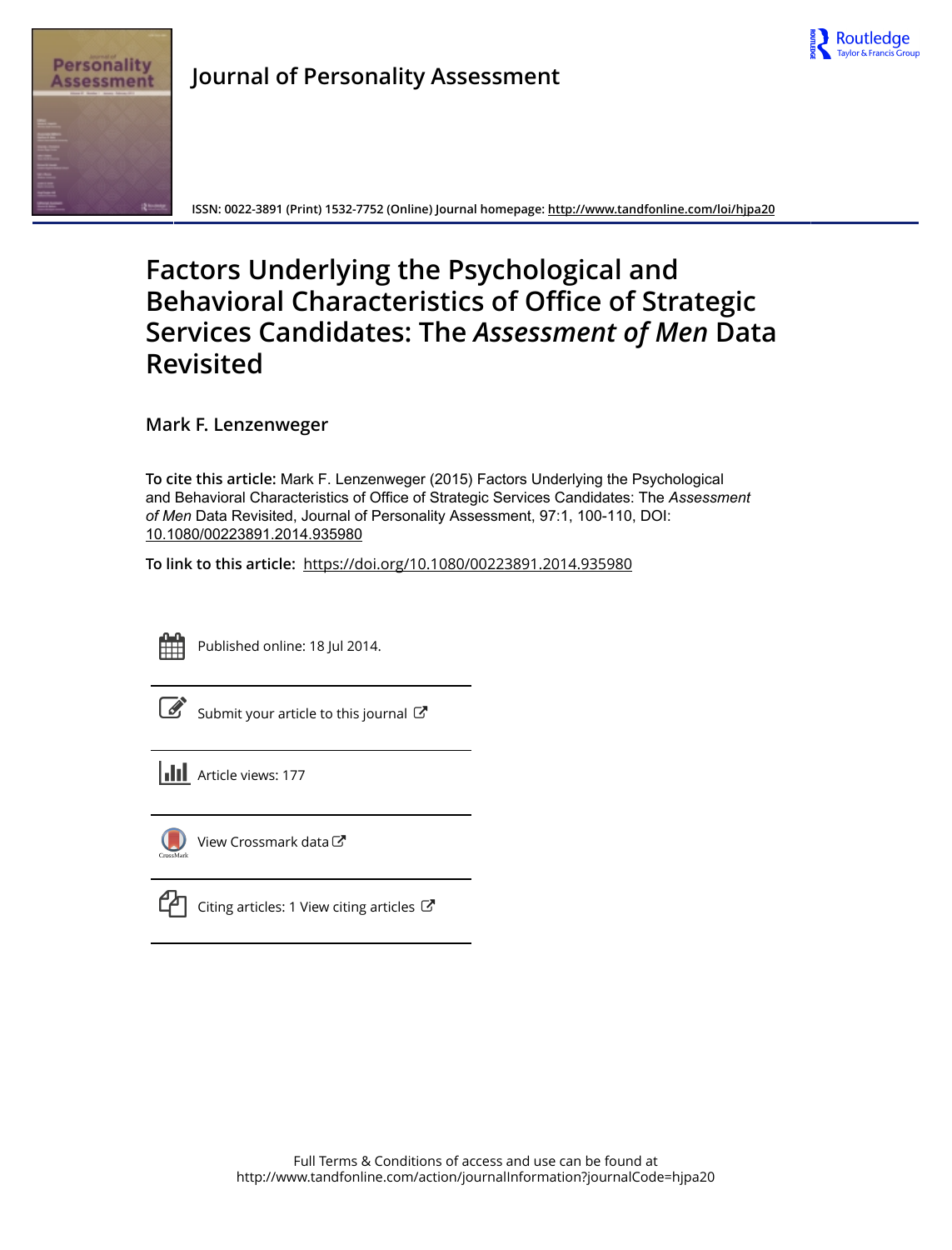

### Factors Underlying the Psychological and Behavioral Characteristics of Office of Strategic Services Candidates: The Assessment of Men Data Revisited

MARK F. LENZENWEGER<sup>1,2</sup>

<sup>1</sup>Department of Psychology, The State University of New York at Binghamton  $^{2}$ Department of Psychiatry, Weill Cornell Medical College, Cornell University

During World War II, the Office of Strategic Services (OSS), the forerunner of the Central Intelligence Agency, sought the assistance of clinical psychologists and psychiatrists to establish an assessment program for evaluating candidates for the OSS. The assessment team developed a novel and rigorous program to evaluate OSS candidates. It is described in Assessment of Men: Selection of Personnel for the Office of Strategic Services (OSS Assessment Staff, 1948). This study examines the sole remaining multivariate data matrix that includes all final ratings for a group of candidates  $(n = 133)$  assessed near the end of the assessment program. It applies the modern statistical methods of both exploratory and confirmatory factor analysis to this rich and highly unique data set. An exploratory factor analysis solution suggested 3 factors underlie the OSS assessment staff ratings. Confirmatory factor analysis results of multiple plausible substantive models reveal that a 3-factor model provides the best fit to these data. The 3 factors are emotional/interpersonal factors (social relations, emotional stability, security), intelligence processing (effective IQ, propaganda skills, observing and reporting), and agency/surgency (motivation, energy and initiative, leadership, physical ability). These factors are discussed in terms of their potential utility for personnel selection within the intelligence community.

During the early stage of World War II, the United States formed, via executive order from President Franklin D. Roosevelt in 1941, the Office of the Coordinator of Information, which then became the Office of Strategic Services (OSS) under the direction of General William J. Donovan (Waller, 2011). One purpose of the OSS was to function as the intelligence service for the United States for acquisition and analysis of intelligence on matters of national security concern to the country. As a second purpose, the OSS was authorized to carry out clandestine special operations, including subversion, propaganda, and psychological warfare operations, behind enemy lines in Europe and the Far East, in an effort to advance the war effort against Nazi Germany and Japan. Thus, the OSS served both intelligence and operational functions. The OSS was dissolved almost immediately after the end of World War II. The intelligence and some operational functions of the OSS were taken over largely in 1947 by the newly formed Central Intelligence Agency (CIA). The special operations component of the OSS is recognized as the progenitor of the U.S Army Special Forces.

The very first OSS officers were placed in the field not long after the formation of the organization, and the selection of these early OSS officers was understandably not particularly systematic. The organization was entirely new; it was tasked with goals and objectives that developed rapidly, and time pressures were immense. Initial reports back from the field regarding poor performance by some OSS officers (i.e., due to incompetence or psychological dysfunction in high-threat/ stress situations) suggested the need for more thorough and detailed assessment of OSS candidates to improve the selection process before deployment on assignment (Banks, 1995; MacKinnon, 1974/1980; OSS Assessment Staff, 1948). Given that the United States did not have a systematically developed, centralized institutional commitment to an intelligence agency prior to the OSS, there were no explicit psychological procedures or guidelines for use in personnel selection for members of such an agency. This situation, however, was not unique to the OSS. It is worth noting that psychological selection criteria for use within the U.S. military, generally, were not well developed either. For example, the psychological health of armed forces inductees was an area where psychological screening for mental health saw development of only rudimentary technologies and limited application of them in both World War I (e.g., Woodworth Personal Data Sheet; see Strecker, 1944; Woodworth, 1919) and World War II (e.g., the Neuropsychiatric Screening Adjunct; see Pols & Oak, 2007, for review). The Personal Data Sheet was developed relatively late in World War I and did not see extensive use. The Neuropsychiatric Screening Adjunct saw minimal application during World War II and was not viewed favorably as an effective screening tool (Banks, 1995). Clearly, selection of personnel suitable for intelligence work—either operational or analytic—was not a focus of applied psychological branches either within or outside the military. In short, given the feedback from the field regarding the performance of some (but, by no means all) early OSS officers, the OSS found itself in a relatively novel position with the need for help with assessment and selection in a circumstance where time was of the essence. Professional assistance in the assessment and evaluation of potential OSS candidates began in earnest in 1943 (MacKinnon, 1974/1980; OSS Assessment Staff, 1948).

Received December 5, 2013; Revised May 5, 2014.

Address correspondence to Mark F. Lenzenweger, Department of Psychology, The State University of New York at Binghamton, Science IV (G-08), Binghamton, NY 13902-6000; Email: mlenzen@binghamton.edu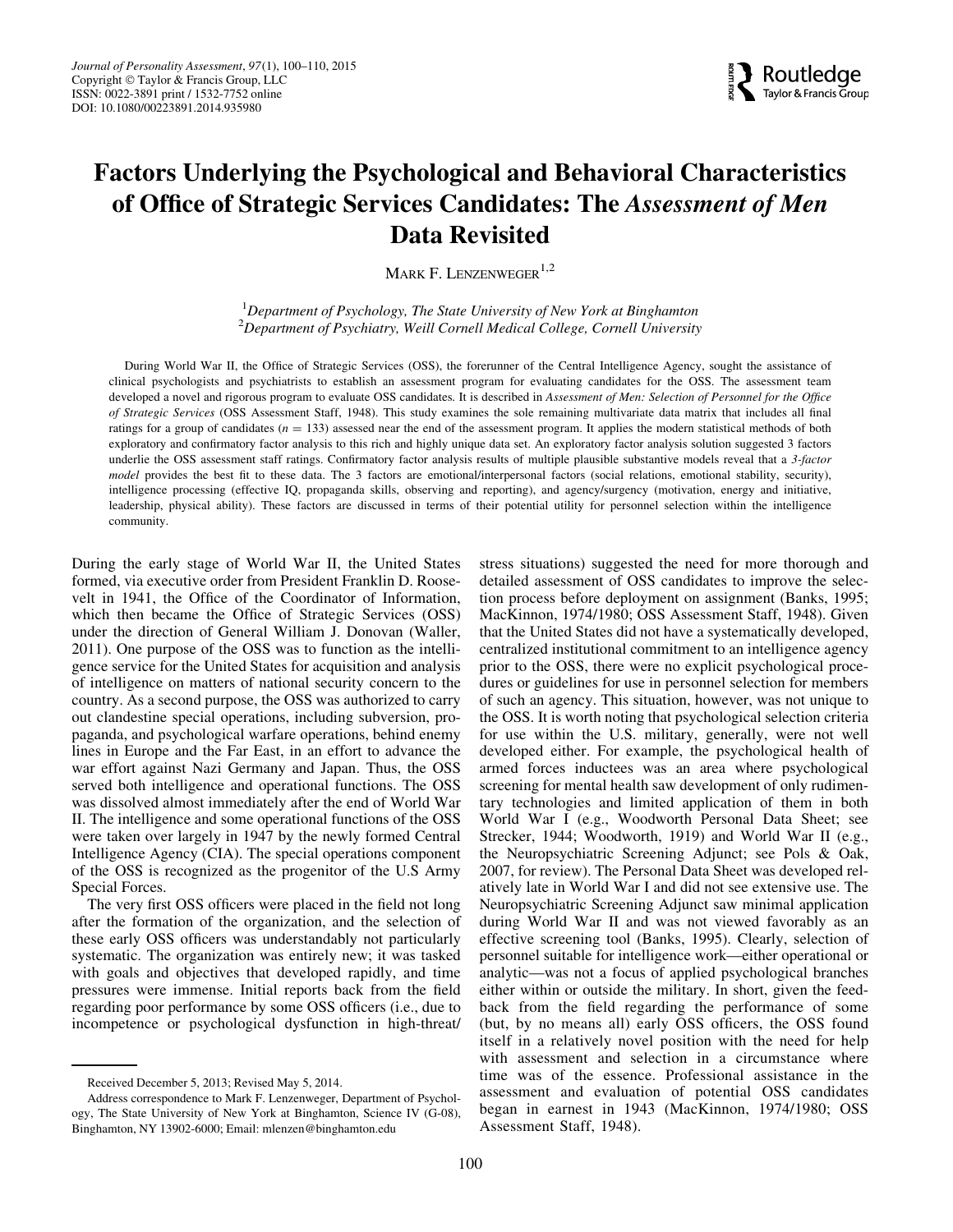In response to the need for professional assistance in developing a more thorough psychological and behavioral assessment adjunct to selection, the OSS reached out to a number of prominent clinical psychologists and psychiatrists in the academic community within the United States (MacKinnon, 1974/1980; OSS Assessment Staff, 1948). This established the connection between clinical psychology, with its focus on developing assessment approaches, and the nascent U.S. intelligence community. There had been no comparable prior instance (prior to World War II) in the fields of clinical psychology, personnel psychology, or clinical psychiatry fields where intensive study of individuals was carried out for the stated purpose of selection for likely suitability as an intelligence officer or special operations personnel (Banks, 2006; Williams, Picano, Roland, & Bartone, 2012; see also Butcher, 2010). In contrast to this situation in the United States, both British and German psychologists and psychiatrists had been active in assisting in the selection of officers for the military during World War I and prior to World War II (Banks, 1995). In fact, the OSS received input in 1943 regarding the nature of the British War Office Selection Boards, and this served as an impetus for the OSS to engage with U.S. psychologists and psychiatrists (MacKinnon, 1974/1980).

Many well-known psychologists and psychiatrists (see Handler, 2001; OSS Assessment Staff, 1948) participated in the development of the assessment protocol that was used in the OSS assessment program. The lead was taken by Henry A. Murray, the Harvard psychologist whose personality theory and assessment approach had gained considerable traction in clinical psychology and personality at the time (Murray, 1938). It is important to bear in mind the scientific context in which the OSS assessment team began its work. At that time, classical Freudian "drive theory" psychoanalysis (not its amended, extended, or derivative versions to appear in ensuing decades) held sway in the minds of most psychologists and psychiatrists, operant (Skinnerian) behaviorism was in its infancy and contributed little to human clinical assessment, and there were virtually no factorial models of normal personality such as we have today (e.g., the popular three-factor, five-factor, and seven-factor variants). The challenge set for the OSS assessment team, which set up initial operations at the Willard Estate in Fairfax, VA, just outside of Washington, DC, at what was called Station S (for Schools and Training), was to define the criteria that would be central to the selection of OSS personnel. In short, the question faced by the assessors was this: What should be the bases for selection of a potentially successful OSS officer? What psychological or behavioral features should a successful OSS officer possess or reveal on assessment? The particularly difficult aspect of this challenge was that the fundamental nature of the ultimate "to be predicted" criterion (i.e., the "successful" OSS officer) was not known at the time the assessment enterprise was undertaken, nor could it have been known with certainty in advance (OSS Assessment Staff, 1948). In short, the OSS assessment staff did not know precisely what they were asked to predict in developing selection criteria for candidates. Nonetheless, the clinical psychology and psychiatry staff brought on to establish the assessment approach designed an intensive evaluation program that could be useful in tapping into many aspects of psychological, behavioral,

and social functioning they thought to be important in selecting OSS officers. The assessment approach they relied on would become known eventually as the "assessment center" method (MacKinnon, 1974/1980), wherein candidates were evaluated intensively on many behavioral tasks, psychological tests, and stressful situations over several days. It was thought that these tasks, tests, and situations would mirror, in theory, circumstances or conditions in which actual OSS officers would be required to function in the field. The OSS assessment staff sought to evaluate the "whole person" in their assessment and selection protocol—cognitive, emotional, personality, and behavioral characteristics—modeled in part on Murray's (1938) conceptualization of the human personality.

The assessment protocol at Station S has been described in great detail elsewhere (Handler, 2001; OSS Assessment Staff, 1948) and is not repeated here. In brief, to provide some context, small groups of candidates (usually 18) were transported twice weekly from Washington, DC, to Station S after being instructed to assume new identities and to not reveal anything about their actual identities while at Station S. The candidates were told they would be given tests and be asked questions by psychologists and psychiatrists over a period of 3 days. Once at Station S, the candidates were assessed on 85 to 90 assessments, which were reduced conceptually and used to inform the final ratings of the candidates on 10 core dimensions. Some behavioral tasks were especially interesting, such as the "construction situation," which involved a candidate attempting to build a small structure within 10 min in collaboration with two others, who were actually OSS assessment staff "stooges." The job of the "stooges" in this construction task was to be as maximally frustrating and difficult as they could be in relation to the candidate who was actually trying to build the small structure. This task, as well as others, yielded rich observational data about the candidates for the assessment team (see OSS Assessment Staff, 1948, for detail). Overall, the assessment staff gathered their many observations, test results, and interviews into seven broad conceptual psychological categories, which were rated: (a) motivation for the assignment, (b) energy and initiative, (c) practical (effective) intelligence, (d) emotional stability, (e) social relationships, (f) leadership, and (g) security (i.e., ability to keep secrets, ability to bluff, maintain cover). Three other characteristics that were a focus were rated as well: (h) physical ability, (i) observing and reporting, and (j) propaganda skills (see OSS Assessment Staff, 1948, for greater detail). Ratings for each candidate on these 10 categories (using a 6-point scale ranging from very inferior to very superior) were made by the assessment staff at Station S in what was termed the staff conference. The staff conference was described by the OSS Assessment Staff (1948) as the critical event in the evaluation protocol. A summary report was generated for each candidate (see Figure 1) that provided the final clinical judgments made in the staff conference. The goals of the staff conference were to integrate and synthesize all that had been learned about the totality of a candidate's personality and to render a prediction regarding the possible future performance of the candidate in an OSS role. The staff conferences were characterized by "vigor and vitality," and "free expression," and were "often heated" (OSS Assessment Staff, 1948, pp. 217– 218). There were more than 50 professional staff at Station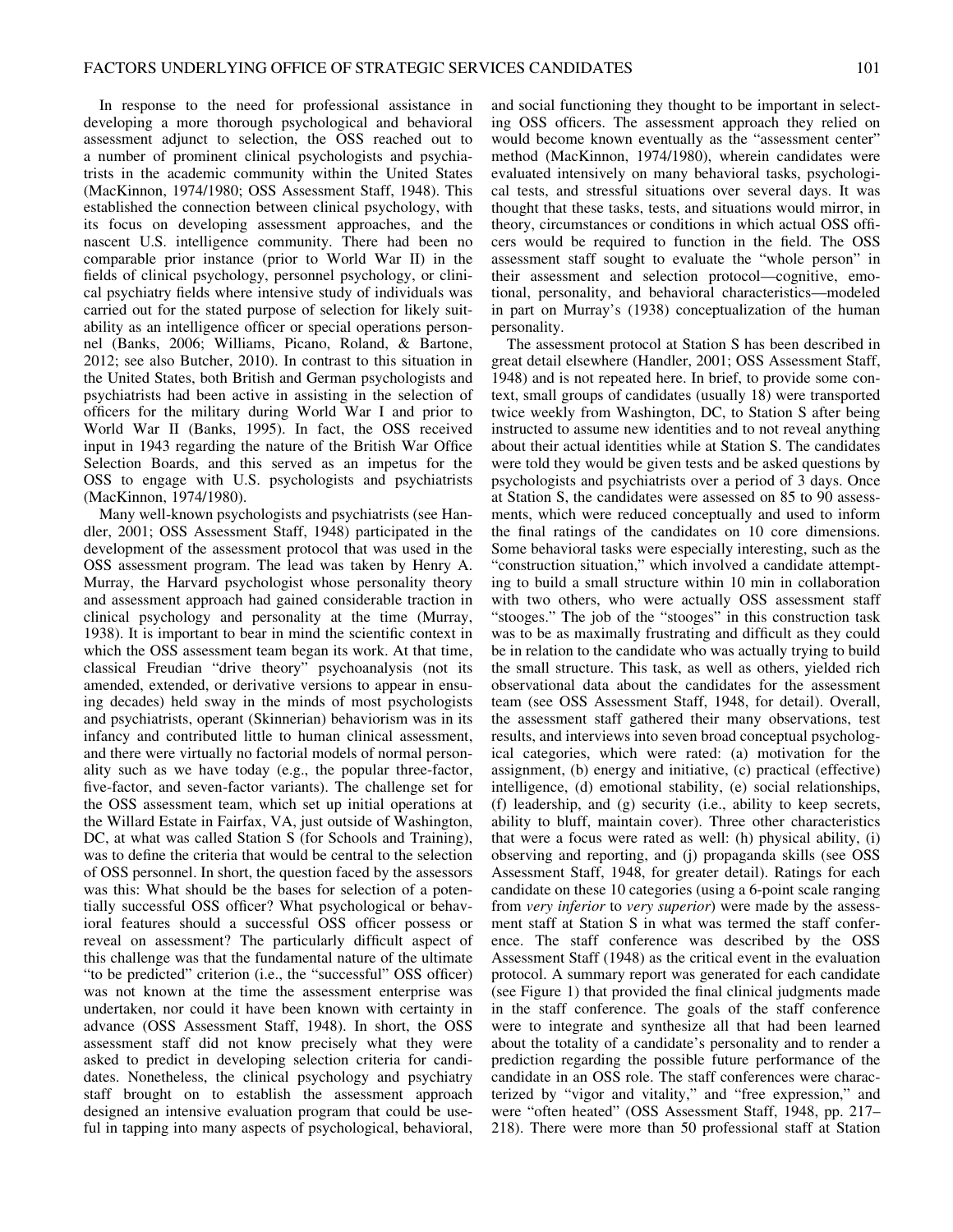|                                                                                                    |                     |                             | <b>STATION REPORT</b>                |                 | Secret                   |
|----------------------------------------------------------------------------------------------------|---------------------|-----------------------------|--------------------------------------|-----------------|--------------------------|
|                                                                                                    |                     | Name ********               | $5 - 61$                             |                 | Date <sup>8</sup> /20/44 |
| <b>SOTIVATION: manage, angl. aff</b>                                                               |                     | ri, initistiva, our morale. | <b>Antioxicate Says</b>              |                 |                          |
| od Mongoods Very Inferior                                                                          | Inferior            |                             | Low Average . High Average (Superior |                 | Very Superior            |
| <b>PRACTICAL BITELLIBENCE: 1900</b>                                                                | 5 & <i>boostree</i> |                             | <b>PERMIT RESIDEN</b>                |                 |                          |
| Monascurede Very Inferior                                                                          | Inferior            | Low Average                 | (High Average                        | <b>Superior</b> | Very Superior            |
| MOTIONAL STABILITY: unotional ountrol & materitie, ab                                              |                     |                             |                                      |                 |                          |
| Measured Yery Inferior                                                                             | Inferior (          | Low Average                 | <b>ELgh Average</b>                  | Superior        | <b>Very Superior</b>     |
| BOCIAL RELATIONS: sector enuropees, in                                                             |                     |                             |                                      |                 |                          |
| Est Monsteront Very Inferier                                                                       | Inferior            | Low Average                 | (Eigh Avers)                         | Superior        | <b>Very Superior</b>     |
| LEADERSHIP contal tmitnetive, organizing ability; shilling to evold.<br>ot Measureds Very Inferior | Inferior            | Low Average                 | (Elgh Average)                       | <b>Buporior</b> | <b>Very Superior</b>     |
| <b>FWSICAL ABILITY: egility, during, rugs</b>                                                      |                     |                             |                                      |                 |                          |
| ot thencerods very Inforior                                                                        | Infarior            | Low Average.                | <b>High Average</b>                  | <b>Buperior</b> | Vary Superior            |
| <b>JERVATION &amp; REPORTING: AMARIE TO 60</b>                                                     |                     |                             |                                      |                 |                          |
| Mangurudg, Very Inferior                                                                           | Inferior            | Low Average                 | <b>High Average</b>                  | Superior,       | <b>Tery Superior</b>     |
| <b>OPAGAMDA BIOLLS' IBATIVE</b><br>buttered Yery Inferior                                          |                     |                             |                                      |                 |                          |
| More dependable in writing than in speaking                                                        | Inferier            | Low Average                 | <b>High Average</b>                  | (Supering)      | Very Superior            |
| MINTAINING COVER: WH                                                                               |                     |                             |                                      |                 |                          |
| Renduzuels Very Inferior                                                                           | Inferior            | Low Average                 | <b>High Average</b>                  | Superior        | <b>Tery Superior</b>     |

FIGURE 1.—Summary sheet from Station S assessment used to provide final Staff Conference ratings for candidates. (Note supplementary comment for Propaganda Skills, "More dependable in writing than in speaking" for this candidate). On this version of the Station S Report form, "motivation" is rated as a cluster that included "energy and initiative," although "motivation" and "energy and initiative" were typically distinguished and treated as separate variables at Station S. They were treated as separate variables in all analyses in this report. (Resolution of image somewhat degraded in the original presented in Assessment of Men [Office of Strategic Services Assessment Staff, 1948]). The original publication is now classified as a public domain document.

S, the main assessment center (there were several others), and more than 5,000 candidates were assessed there in a period of about 20 months across all OSS assessment sites (Handler,  $2001$ ).<sup>1</sup>

The OSS assessment program at Station S and the other assessment stations clearly produced an enormous amount of empirical psychological data. However, most of these data were never analyzed fully in any detailed manner. Rudimentary analyses were presented in the Appendices of the Assessment of Men (OSS Assessment Staff, 1948), with some secondary analyses examining performance outcomes

(available after the war) being conducted some years later by personality psychologist Jerry Wiggins (1973). The multivariate array of the psychological data generated by the OSS assessments, which likely harbors interesting factors, was subject to a limited multivariate analysis right after the war, namely an exploratory factor analysis (EFA). That factor analysis sought to reduce the large number of assessment variables to a smaller set of underlying factors. This early analysis, carried out by the OSS Assessment team and reported in Assessment of Men (OSS Assessment Staff, 1948), was done essentially by hand and, as such, was not as richly or precisely conducted as can be done with modern methods. The factor analysis solution reported in the Assessment of Men was entirely exploratory in nature. Moreover, the methods at the time did not allow the original psychological investigators to determine which of several competing substantive models might provide the best fit to their data. This was so because computational technology was limited in the late 1940s, which limited the form of EFAs that could be done. Also, importantly, the statistical approach known as confirmatory factor analysis (CFA) simply did not exist at that time.

This study, therefore, seeks to apply modern statistical methods to the analysis of the multivariate data available from the original OSS assessments done at Station S for a subset of candidates evaluated there. The data available for this study are contained in a correlation matrix relating the variables generated by the staff conference results for the candidates as published in Assessment of Men (OSS Assessment Staff, 1948). Clearly, the assessments done at Station S were remarkable for their richness, and they generated extraordinarily unique data. It makes scientific as well as practical sense to use modern factor analytic methods to extract as much meaning and direction from those data as possible. It would be useful to understand the nature of the latent structure underlying the final characterizations of the OSS candidates. Moreover, from the standpoint of personnel selection, a more thorough understanding of those factors involved in the selection process might prove useful to parties with an interest in personnel selection in the intelligence community. What makes this particular correlation matrix worthy of detailed attention is that although many individuals passed through the assessment center at Station S (and other locations), it is reported that all records pertaining to the candidate evaluations conducted at Station S were ordered destroyed at the end of the war (Handler, 2001). Thus, this matrix is perhaps the only multivariate vestige of the herculean effort embodied in this important chapter of psychological assessment, an effort that gave birth to the modern assessment center approach that is in use today (Bhyham, 2002). The insights gleaned from the OSS program are still deemed important, not only from a historical perspective, but because they continue to inform operational personnel selection today (Banks, 2006). This study seeks to explore the original OSS data further with the intention of providing greater quantitative and conceptual clarity on the general psychological processes tapped through the OSS assessment program and, in doing so, make a contribution to modern personnel evaluation and selection discussions in the intelligence and special operations communities.

<sup>&</sup>lt;sup>1</sup>Not all of those who served in the OSS were processed through the assessment protocol described here even after it was established at Station S and other locations. Some members were recruited directly into the OSS from within active combat zones without completing an assessment. Such recruits needed only to secure a release from their previously assigned unit to move into the OSS (John Behling, PhD, personal communication, January 30, 2013).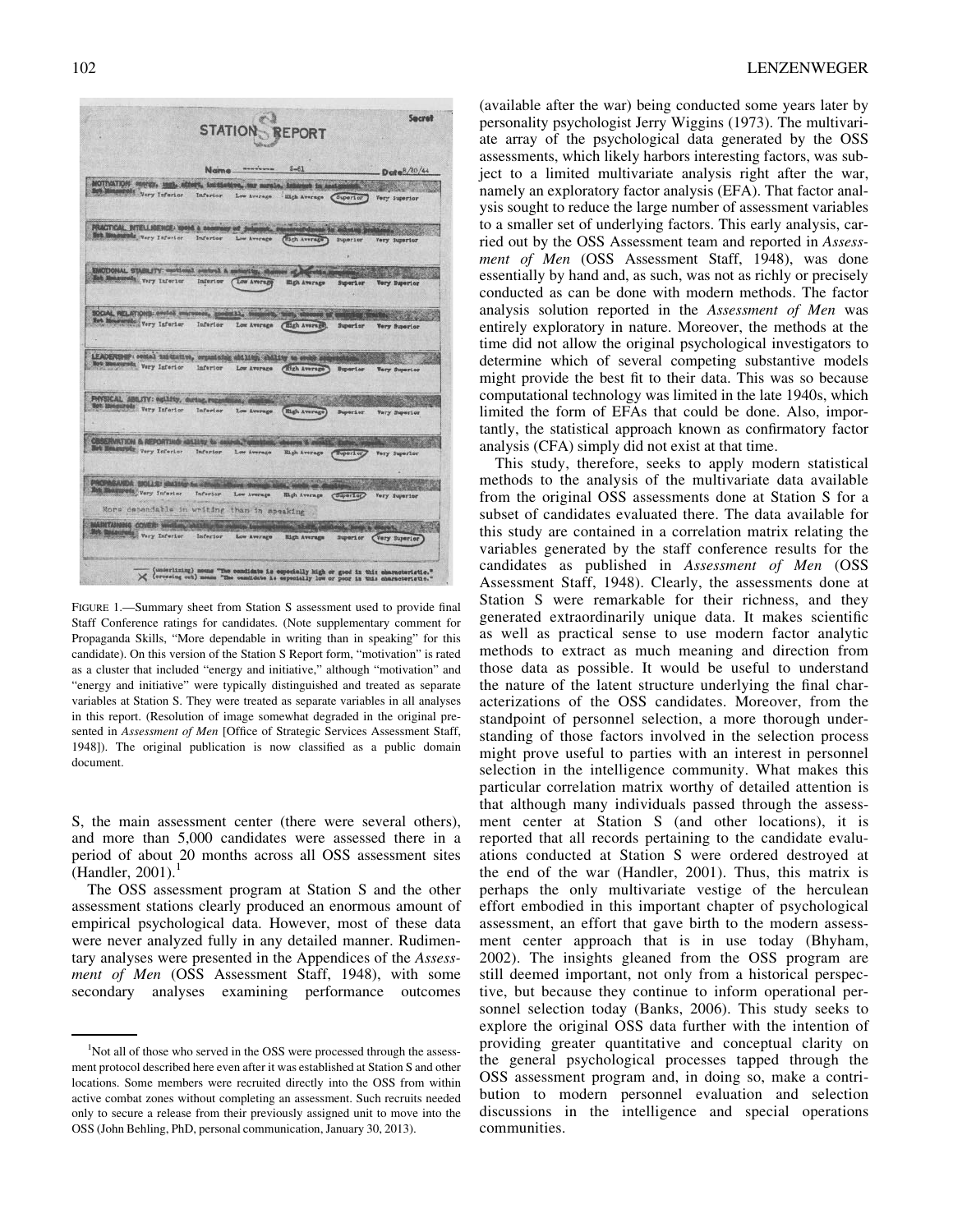#### METHOD

The subjects for this study were 133 candidates from several of the final OSS candidate classes evaluated at Station S. The data from these 133 subjects were presented in the form of a published correlation matrix in the Appendix (OSS Assessment Staff, 1948, Appendix B, p. 510). The matrix is based on complete data on all 133 subjects for all measures.

#### Data Structure

Subjects

The battery of measures, assessment devices, behavioral task situations, and interviews (including stress interviews) used to assess OSS candidates was extensive and described in extensive detail in Assessment of Men (OSS Assessment Staff, 1948). This massive corpus of assessment data was used as the basis for the clinical ratings on 11 core dimensions for each candidate by the original assessment staff as described earlier. The data analyzed for this study is a correlation matrix (Table 1) relating these 11 variables (with unities [1.00] placed initially in the diagonal). The original correlation matrix contained 11 psychological, personality, or behavioral variables (the 10 variables plus an "overall" rating; see later). The dimensions are: (a) motivation for the assignment,<sup>2</sup> (b) energy and initiative, (c) practical (effective) intelligence, (d) emotional stability, (e) social relationships, (f) leadership, (g) security (i.e., ablilty to keep secrets, ability to bluff, maintain cover), (h) physical ability, (i) observing and reporting, and (j) propaganda skills. Each of these corresponded to a quantitative dimension on which the candidates were evaluated, and summary ratings were made by the OSS assessment staff. An important concern regarding the EFA done originally by the OSS assessment staff was that it used the correlation matrix described here, but it also included an additional (11th) variable. The additional variable was described as an "overall" summary rating. This overall rating was clearly highly redundant with the other variables reported because it was statistically infused with the ratings of the other 10 variables under consideration. Inclusion of the overall rating variable in the original matrix probably introduced a statistical artifact into the original analysis, which probably interfered with model estimation and could have contributed to error inflation in the factor analysis. Moreover, perhaps more important, the exact meaning of the overall rating was clearly elusive even to the OSS assessment staff, who described it as "an estimate of the total potentialities of the candidates for meeting the challenges

of life—exceedingly vague and difficult concept to define" (OSS Assessment Staff, 1948, p. 217). For the purposes of this analysis, the overall variable has been eliminated. The subject to variable ratio for this study is therefore 13.3 to 1, which is acceptable, and the sample size of 133 is within the bounds of sample size that allow for good factor recovery (when fewer factors are retained; MacCallum, Widaman, Zhang, & Hong, 1999; Preacher & MacCallum, 2002).

#### Statistical Analysis

The correlation matrix in Table 1 was statistically reanalyzed in a two-step process. The first step of the analysis consisted of an EFA (principal axis factoring), followed by both orthogonal (Varimax) and oblique rotations. The Kaiser criterion (eigenvalue  $> 1.0$ ) was used as the threshold for factor retention. This analysis was conducted to determine the latent structure of the data in a manner comparable to that reported originally in Assessment of Men, but using modern computational methods not available to the original investigators (and removal of the "overall" rating). The original EFA reported in Assessment of Men is only vaguely described with respect to technical detail (e.g., extraction method was likely the "centroid" method; rotation method was not specified (if used); values used in the matrix diagonal were not specified). The centroid method used in that analysis was intended only to approximate a factor analytic solution as the centroid method represented something of a "computational compromise" (Harman, 1976, p. 166; that is, it could be done easily on paper, but at the expense of technical precision. With the development of fast and efficient computer technology along with abundant storage space, the centroid method of factor analysis was replaced by the more precise method of principal axis factoring (the EFA technique used in this study) and related methods. Moreover, the centroid method, done manually, required extraordinary vigilance owing to computing complexities (e.g., numerous sign reversals on many values across many computational steps) and, as such, it was an approach well known to invite human error. Thus, it seems prudent to conduct a new EFA on the original data using more precise modern methods that are more reliable than the defunct centroid method.

The second step in the data analysis used CFA to estimate a series of nested models of the latent structures plausibly underlying the observed correlations. Unlike the EFA approach, which is not driven by a priori specified substantive models of how the observed data are structured, a CFA approach specifically requires the investigator to specify models prior to the analysis. In short, CFA requires one to articulate how the observed covariances (or correlations) among the variables can be driven by underlying factors, or latent structures, and such models should have a substantive or theoretical basis. The specified theoretical model is evaluated against the observed data in terms of how well the model fits the observed data fit. A theoretical model that produces a relatively close fit to the data is sought, and the degree of fit is evaluated quantitatively. The factor solution obtained with CFA estimation is both unique and direct and, therefore, no rotation of the solution is necessary to interpret it theoretically. When several theoretical models are considered plausible, each of the models is estimated separately in CFA, and the results of these analyses

<sup>&</sup>lt;sup>2</sup>"Motivation for assignment" was thought to consist of two distinct variables throughout most of the OSS assessment program's duration; namely (a) desire to accomplish an assignment in the OSS, and (b) level of energy and initiative in relation to achieving goals (see OSS Assessment Staff, 1948, p. 233). At some points in the program, the two variables were treated as a single composite for some candidate classes. This can be seen, for example, in the rating sheet displayed in Figure 1, which contains only a "motivation" category, which merged the two variables. However, for most of the time, motivation for assignment and energy and initiative were assessed and considered separately at Station S. Importantly, the data used in this study were derived from a period in the OSS assessment program where these two variables were unambiguously separated. This allows for motivation for assignment and energy and initiative to be treated as two distinct variables in the statistical analyses in this report.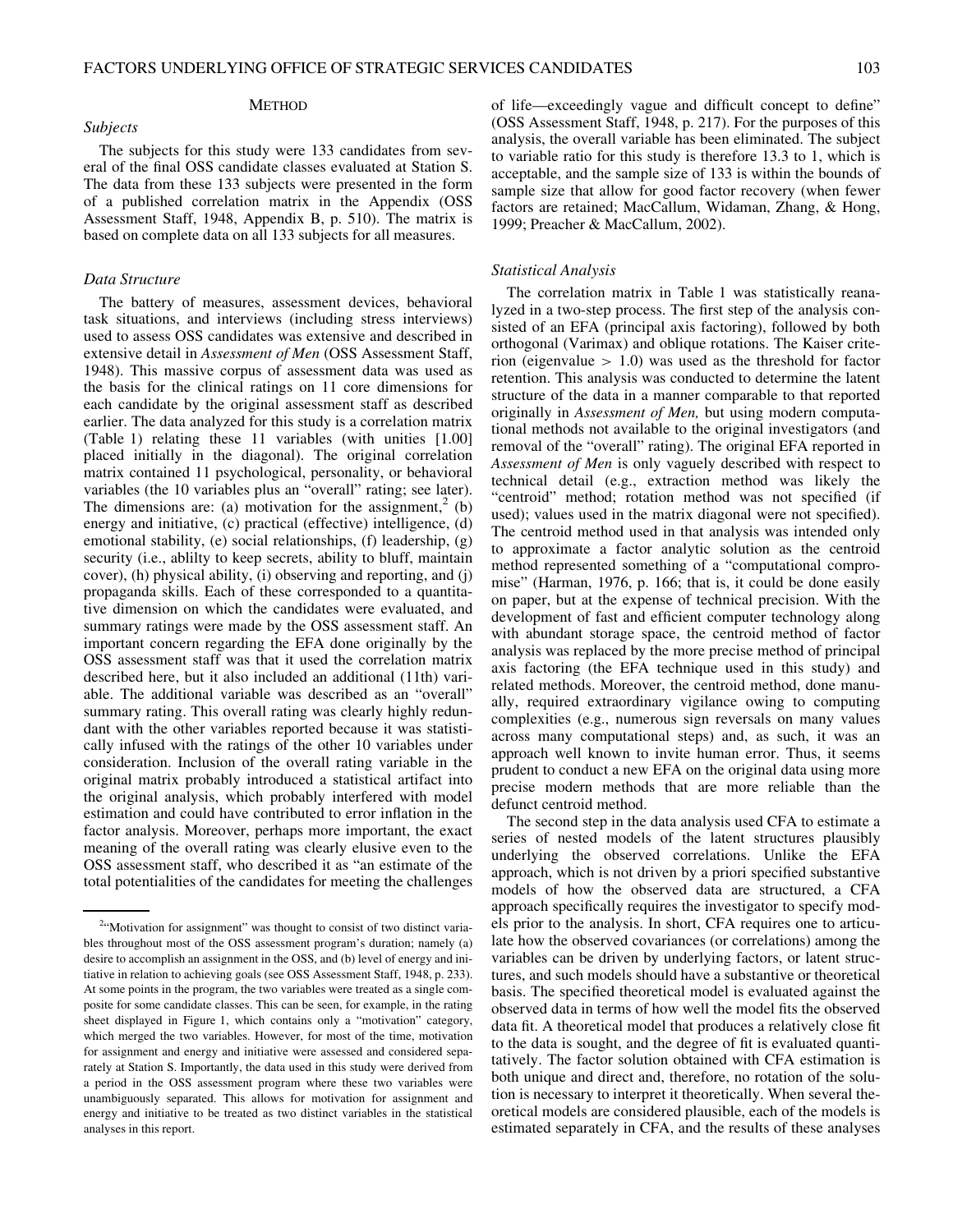| TABLE 1.—Intercorrelations among the final assessment variables in the Office of Strategic Services assessment program at Station S. |  |  |
|--------------------------------------------------------------------------------------------------------------------------------------|--|--|
|--------------------------------------------------------------------------------------------------------------------------------------|--|--|

|                | Motivation<br>(1) | Energy<br>& Initiative<br>(2) | Effective<br>Intelligence<br>(3) | Emotional<br>Stability<br>(4) | Social<br>Relations<br>(5) | Leadership<br>(6) | Physical<br>Ability<br>(7) | Security<br>(8) | Observing<br>& Reporting<br>(9) | Propaganda<br>Skills<br>(10) |
|----------------|-------------------|-------------------------------|----------------------------------|-------------------------------|----------------------------|-------------------|----------------------------|-----------------|---------------------------------|------------------------------|
|                |                   |                               |                                  |                               |                            |                   |                            |                 |                                 |                              |
| $\overline{2}$ | .47               |                               |                                  |                               |                            |                   |                            |                 |                                 |                              |
| 3              | .31               | .56                           |                                  |                               |                            |                   |                            |                 |                                 |                              |
| 4              | .43               | .53                           | .23                              |                               |                            |                   |                            |                 |                                 |                              |
| 5              | .39               | .38                           | .27                              | .62                           |                            |                   |                            |                 |                                 |                              |
| 6              | .44               | .72                           | .65                              | .48                           | .44                        |                   |                            |                 |                                 |                              |
|                | .26               | .41                           | .06                              | .34                           | .38                        | .21               |                            |                 |                                 |                              |
| 8              | .27               | .21                           | .11                              | .37                           | .33                        | .16               | .13                        |                 |                                 |                              |
| 9              | .23               | .31                           | .63                              | .22                           | .32                        | .32               | .07                        | .18             |                                 |                              |
| 10             | .37               | .36                           | .70                              | .21                           | .28                        | .51               | $-.07$                     | .21             | .53                             |                              |

Note.  $n = 133$ . The values are Pearson product–moment correlation coefficients as reported in Table 53 (p. 511) in Assessment of Men: Selection of Personnel for the Office of Strategic Services (OSS Assessment Staff, 1948). All 133 men were rated on all variables.

are then statistically contrasted to determine which of those models tested fits the data best (see Lenzenweger, Dworkin, & Wethington, 1989, for an extensive discussion of the merits of CFA over EFA approaches). The CFA approach employed here made use of maximum-likelihood estimation for computations and several well-established indexes or procedures for the evaluation of the fit between stand-alone theoretical models and the observed results (goodness of fit chi-square, Akaike Information Criterion [AIC], Comparative Fit Index [CFI], standardized root mean square residual [SRMR]). Competing models were compared to one another using the chisquare difference test as well as the Tucker–Lewis incremental fit index. The latter evaluates improvement in fit for a model of interest as contrasted with a null model. The LISREL 8.0 program (Version 8.80, Jöreskog & Sörbom, 2006) was used to conduct the CFAs.

#### Primary Competing Models Estimated With OSS Data

CFAs were carried out in a stepwise manner in which nested models were systematically evaluated for their fit to the data and their relative fit with respect to each other, taken in succession. Formulation of these models was influenced in part by the EFA results as well as consideration of the psychological and behavioral features under study. Models involving two or three factors allowed the latent factors to be correlated. The models estimated are detailed as follows:

- 1. A null model (where all model parameters were fixed) was estimated that assumed no common latent structure. Although not truly plausible, the null model provides a good baseline against models that do make explicit assumptions regarding latent structure. (A null model is estimated to determine whether or not it can be rejected. There would be no point in modeling a data set in which all variables were uncorrelated.)
- 2. A one-factor model that assumed all features loaded on a single common underlying factor. Such a model is reasonable, as the assessment staff were taking a whole person, holistic approach, which might have yielded a highly interrelated set of variables in the final assessments.
- 3. A two-factor model was formulated that partitioned interpersonal or social and emotional variables (social relations, emotional stability, motivation, energy and initiative,

leadership, physical ability, security) from the intelligence processing (effective IQ, propaganda skills, observing and reporting) variables. Such a model allows interpersonal or social features to be linked with emotional stability, holding aside processes clearly linked to cognitive and information processing capabilities. Security is linked to the emotional factors, as it is assumed that one's capacity to maintain security might be reflective of emotional and interpersonal stability. In short, this model is a parsimonious statement that plausibly places personality-related variables together on one factor, whereas those variables more clearly indicative of efficient cognitive and information processing abilities (particularly in relation to the work of an intelligence agent) are on the other factor.

4. A three-factor model was formulated, informed both by the EFA results and personality theory, and partitioned the variables into emotional and interpersonal factors (social relations, emotional stability, security), intelligence processing (effective IQ, propaganda skills, observing reporting), and agency/surgency (motivation, energy and initiative, leadership, physical ability). Agency/surgency refers to a personality trait system characterized by energy, motivation, incentive reward, and interpersonal engagement; it has both psychological and physical behavior referents. Separation of the emotional or interpersonal variables from agency/surgency is consistent with modern understanding of personality systems concerning emotion (especially anxiety and fear), affiliation (interpersonal behavior), and positive incentive reward and motivation systems (Depue & Lenzenweger, 2005). Also, in this three-factor model, "motivation for assignment" was positioned with the agency/surgency variables as it represents an incentive reward-oriented, task-oriented posture. For example, many candidates described their primary motivations for an OSS assignment as desire for particular work, active assignment, or leadership as well as a "get the job done" (or, "get the war over with") sentiment.

#### RESULTS

#### Exploratory Factor Analysis Results

Table 2 contains the results of the EFA of the OSS data using principal axis factoring with an orthogonal (Varimax)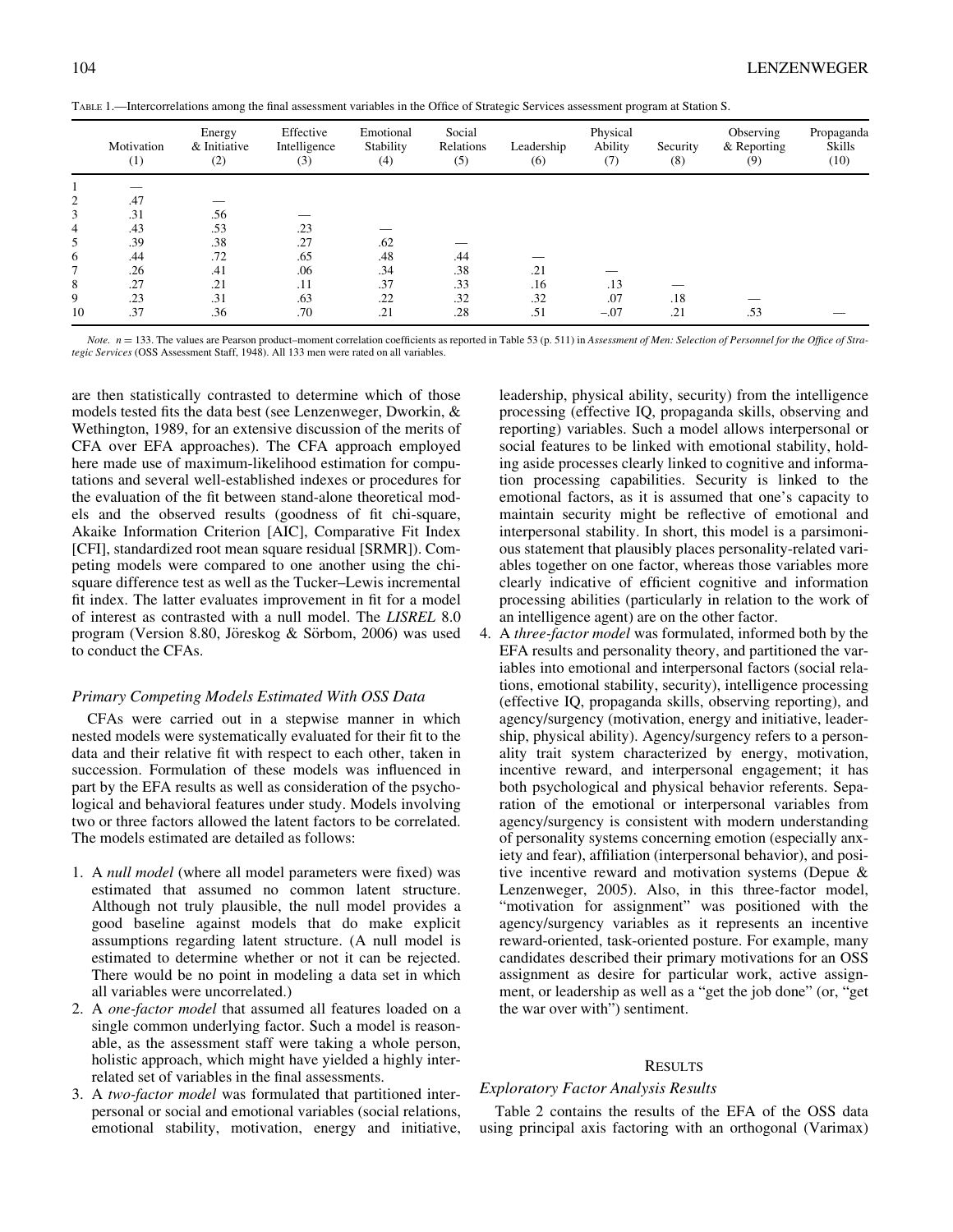TABLE 2.—Results of the exploratory factor analysis (EFA) using principal axis factoring (orthogonal rotation).

|                            |          | Factors  |          |
|----------------------------|----------|----------|----------|
| <b>OSS</b> Variable        | Factor 1 | Factor 2 | Factor 3 |
| Effective IO               | .876     |          |          |
| Propaganda skills          | .808     |          |          |
| Observing and reporting    | .624     |          |          |
| Social relations           |          | .728     |          |
| <b>Emotional stability</b> |          | .701     | .378     |
| Security                   |          | .455     |          |
| Motivation for assignment  |          | .413     |          |
| Energy & initiative        |          |          | .860     |
| Leadership                 | .495     |          | .588     |
| Physical ability           |          | .355     | .394     |

Note. Loadings below .35 are suppressed. Extraction method principal axis factoring with orthogonal (Varimax) rotation with Kaiser normalization.  $OSS =$  Office of Strategic **Services** 

rotation. A solution with three factors was retained based on both the Kaiser criterion (eigenvalue  $\geq 1.0$ ) and the Scree test (Gorsuch, 1983). Highly similar results to those reported in Table 2 were obtained for the EFA whether using principal axis factoring or, alternatively, principal components analysis. Moreover, the results (number of factors, patterning of loadings) were largely the same whether using an orthogonal (Varimax) or oblique (Oblimin) rotation. What can be seen from Table 2 is that the solution retained is somewhat similar (but clearly not identical) in pattern to the original centroid solution retained by the OSS Assessment staff (see Table 3), but some important differences appear between the two solutions. For example, in the new EFA, Factor 1 consists of effective IQ, propaganda skills, and observing and reporting, but also contains a substantial loading on leadership (which was not present in the original analysis). Factor 2 (Table 2) consists of emotional and interpersonal adjustment items (emotional stability, social relations, security, motivation for assignment), whereas in the original EFA (Table 3) the "adjustment" factor did not load the variable motivation for assignment heavily. Finally, Factor 3 (Table 2) appears to be a factor accounting for agentic or surgent behaviors, consisting of energy and initiative, physical ability, and leadership. It is interesting that the motivation for assignment variable had something of a

weak relationship with all of the factors obtained in the original OSS EFA (Table 3), but loads Factor 2 substantially in this analysis.

Interpretation of the original EFA results (Table 3) is hindered by the fact that, as noted earlier, the details of the original factor extraction method (centroid method) and factor rotation method (if any) were not specified in the original report (OSS Assessment Staff, 1948). This information would be considered critical to understanding the results of a factor analysis as reported by today's standards. This missing information is important given some of the striking differences between the modern EFA and the 1948 EFA. For example, as can be seen in the original solution (Table 3), four factors were retained from the analysis of the correlation matrix reported in 1948 and were interpreted by the OSS staff, but only three were retained in the current EFA. It is important to note that even when the complete matrix is analyzed (i.e., including the "overall" variable) using modern software, the results do not support retention of a fourth factor (the fourth factor in the current analysis has an eigenvalue of .77, or well short of the 1.00 that would be needed customarily to justify retention). It is also particularly striking that the factor loadings computed with modern statistical software differ considerably from those reported in the original 1948 analysis (compare loadings in Table 2 with Table 3). That said, the general similarity of the patterning of loadings across the original and current EFA solutions is notable, suggesting some consistency in results. On balance, however, given the lack of detail available for the original analysis, the latent structure of this OSS data set is better understood based on results obtained using modern EFA methods.

#### Confirmatory Factor Analysis Results

Bearing in mind that the foregoing EFA results reflect a purely empirical, atheoretical exploration of the variables of interest, the theory-guided CFA analyses are considered next. Table 4 contains the actual LISREL-based maximum likelihood factor loadings for the four models described earlier. To evaluate the congruence between a latent structure model and observed data (i.e., goodness of fit), the chi-square statistic is often consulted first and the principle for interpreting it is the

TABLE 3.—Results of the original exploratory factor analysis (EFA) reported in Assessment of Men (OSS Assessment Staff, 1948).

|                            | Original Factors Reported |                                 |                          |                                  |  |  |  |
|----------------------------|---------------------------|---------------------------------|--------------------------|----------------------------------|--|--|--|
| <b>OSS</b> Variable        | Factor 1 Adjustment       | Factor 2 Effective Intelligence | Factor 3 Physical Energy | Factor 4 Authoritative Assertion |  |  |  |
| Effective IQ               | $-.18$                    | .55                             | .14                      | .24                              |  |  |  |
| Propaganda skills          | .09                       | .42                             | $-.13$                   | .21                              |  |  |  |
| Observing and reporting    | .02                       | .52                             | $-.08$                   | $-.07$                           |  |  |  |
| Social relations           | .40                       | .14                             | .02                      | $-.15$                           |  |  |  |
| <b>Emotional stability</b> | .46                       | $-.09$                          | .11                      | .04                              |  |  |  |
| Security                   | .42                       | $-.02$                          | $-.15$                   | $-.06$                           |  |  |  |
| Motivation                 | .26                       | $-.03$                          | .16                      | .20                              |  |  |  |
| Energy & initiative        | .00                       | .00                             | .53                      | .42                              |  |  |  |
| Leadership                 | .03                       | .14                             | .35                      | .39                              |  |  |  |
| Physical ability           | .05                       | $-.10$                          | .42                      | $-.04$                           |  |  |  |
| Overall                    | .14                       | .43                             | .06                      | .05                              |  |  |  |

Note. Factor extraction method = centroid method; rotation (if any) unspecified; diagonal values unspecified. Factor names used were those provided by OSS Assessment Staff (1948). Loadings are reported to two decimal places as in original. "Overall" rating was used in the original analysis and is reported in these results as shown in Table 54 (p. 513) of Assessment of Men (OSS Assessment Staff, 1948). The order of the variables in this table is that used in the other tables to facilitate inspection and comparison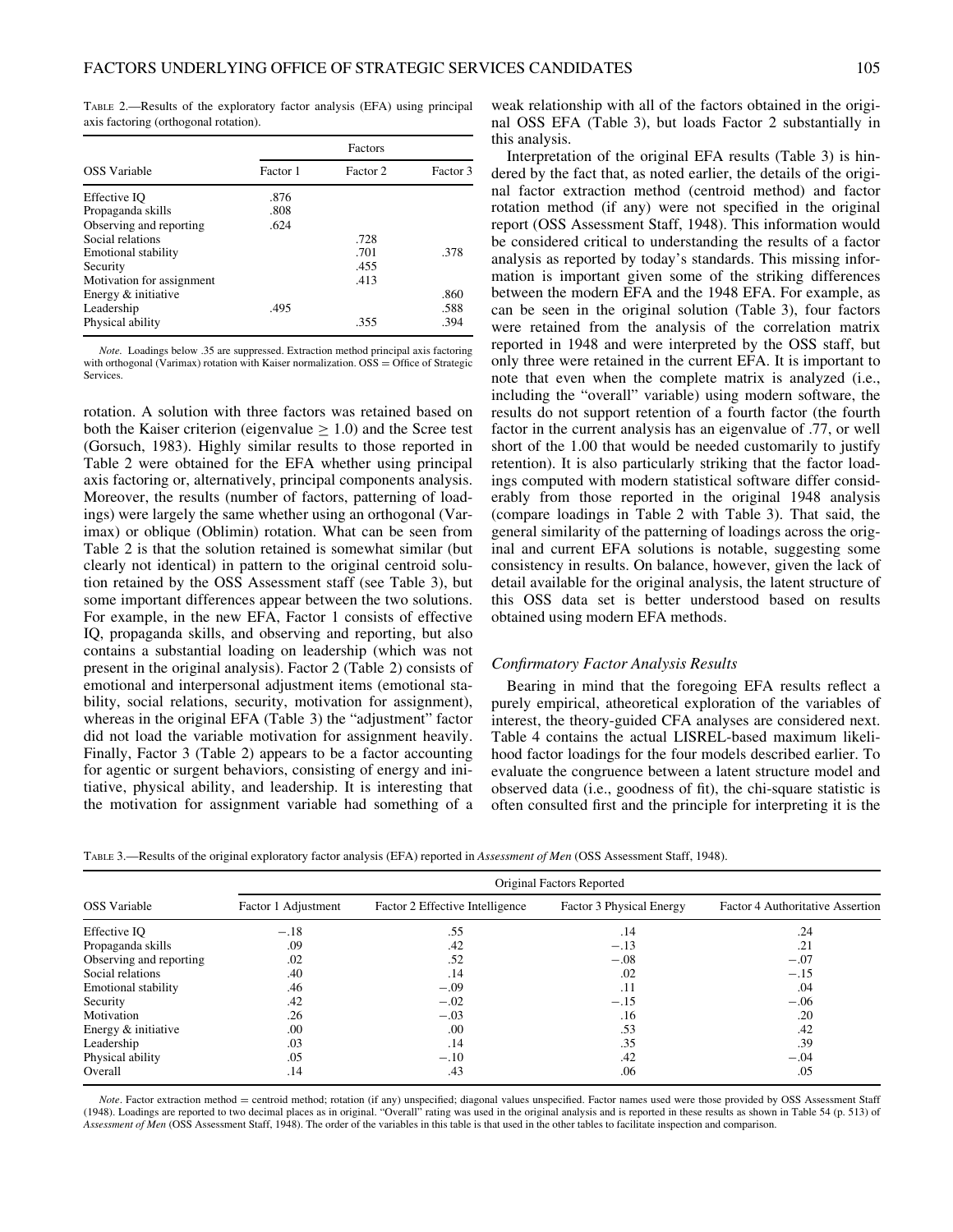|  |  | TABLE 4.—Factor loadings for competing models obtained using confirmatory factor analysis. |  |
|--|--|--------------------------------------------------------------------------------------------|--|
|--|--|--------------------------------------------------------------------------------------------|--|

|                            |            |                                                                                                                              |     | Competing Models |              |     |
|----------------------------|------------|------------------------------------------------------------------------------------------------------------------------------|-----|------------------|--------------|-----|
|                            | One Factor | Two Factor                                                                                                                   |     |                  | Three Factor |     |
|                            |            |                                                                                                                              |     |                  |              |     |
| <b>OSS</b> Variable        |            | Unifactorial Emotional/Interpersonal Intelligence Processing Intelligence Processing Emotional/Interpersonal Agency/Surgency |     |                  |              |     |
| Effective IO               | .73        |                                                                                                                              | .94 | .99              |              |     |
| Propaganda skills          | .62        |                                                                                                                              | .75 | .71              |              |     |
| Observing and reporting    | .51        |                                                                                                                              | .67 | .64              |              |     |
| Social relations           | .56        | .58                                                                                                                          |     |                  | .71          |     |
| <b>Emotional stability</b> | .59        | .65                                                                                                                          |     |                  | .89          |     |
| Security                   | .29        | .30                                                                                                                          |     |                  | .42          |     |
| Motivation for assignment  | .56        | .58                                                                                                                          |     |                  |              | .55 |
| Energy & initiative        | .79        | .84                                                                                                                          |     |                  |              | .84 |
| Leadership                 | .84        | .83                                                                                                                          |     |                  |              | .85 |
| Physical ability           | .31        | .39                                                                                                                          |     |                  |              | .35 |

Note.  $n = 133$ .  $-$  = a LISREL constrained zero loading. These solutions are direct and unique with no rotation necessary. The LISREL program allows one to estimate the degree to which the latent variables underlying the Office for Strategic Services assessment dimensions are correlated in the models containing more than one latent variable (i.e., factor). For the two-factor model the correlation between emotional/interpersonal and intelligence processing  $=$  .66 ( $p$  < .001). For the three-factor model, the correlations were as follows: Intelligence Processing  $\times$  Emotional/Interpersonal = .29 (p < .01); Intelligence Processing  $\times$  Agency/Surgency = .69 (p < .001); and Emotional/Interpersonal  $\times$  Agency/ Surgency = .70 ( $p < .001$ ). These correlations do not reflect a rotation as LISREL solutions are direct as noted.

larger the chi-square value (smaller  $p$  values), the poorer the fit between the model and data; the smaller the chi-square (large p values), the better the fit. Inspection of the chi-square values for the four models (Table 5; null through three-factor) shows a steady decline in magnitude of the chi-square value, suggesting increasingly better fit between the model and OSS data as one moves toward the three-factor model. Similarly, when interpreting both the AIC and SRMR as indexes of fit, the principle is the smaller the AIC and SRMR values, the better the fit. Inspection of the AIC and SRMR values for the four models reveals the three-factor model with the smallest AIC and SRMR values. The SRMR value for the three-factor model (.08) is suggestive of a good fit between a model and the observed data (Hu & Bentler, 1999). The CFI, which contrasts the fit of the model of interest with that provided by the null model, shows that three-factor model provides a generally good fit to the data (CFI  $= .93$ ), where larger values of the CFI indicate better fit (CFI  $= 1.00$  would indicate a perfect fit). Finally, as noted also in Table 4, LISREL allows one to estimate the degree to which the latent variables (i.e., factors) in the two-factor and three-factor models are correlated. In short,

TABLE 5.—Comparison of models estimated with confirmatory factor analysis.

the latent variables in both the two-factor and three-factor model are substantially correlated, however the Intelligence Processing  $\times$  Emotional/Interpersonal factors are somewhat less strongly associated (although still significantly) as compared to the other factor combinations.

The next step in evaluating the CFA results is to conduct a sequential comparison of models using the differences in the goodness-of-fit chi-square values for the four models. Thus, three contrasts were conducted: (a) the null versus one-factor model, (b) the one-factor versus two-factor model, and (c) the two-factor versus three-factor model. A comparison of the chi-square fit statistics for each model examines the differences in the chi-square values and the degrees of freedom. The difference between these chi-square values is then evaluated for statistical significance. These differences reveal the extent to which one model fits the data better (or worse) than a competing model. To assess the amount of information gained in the comparison of two competing models and to generate an estimate of the improvement in fit obtained in using a better model versus the null model, the non-normed incremental fit index (Tucker–Lewis Index [TLI]; Tucker & Lewis, 1973)

| Model                              | Chi-Square            | df         | p                | AIC                     | <b>CFI</b> | <b>SRMR</b> |
|------------------------------------|-----------------------|------------|------------------|-------------------------|------------|-------------|
| Model fit                          |                       |            |                  |                         |            |             |
| Null $(M_0)$                       | 888.07                | 45         | .001             | 908.07                  |            |             |
| One factor $(M_1)$                 | 249.74                | 35         | .001             | 289.74                  | .78        | .12         |
| Two factor $(M_2)$                 | 150.45                | 34         | .001             | 192.45                  | .88        | .09         |
| Three factor $(M_3)$               | 86.30                 | 32         | .001             | 132.30                  | .93        | .08         |
| <b>Model Comparison Statistics</b> |                       |            |                  |                         |            |             |
| Contrast                           | Chi-Square Difference | df         | $\boldsymbol{D}$ | Tucker–Lewis Cumulative |            |             |
| $M_0 - M_1$                        | 638.33                | 10         | .001             | .72                     |            |             |
| $M_1 - M_2$                        | 99.29                 |            | .001             | .84                     |            |             |
| $M_2 - M_3$                        | 64.15                 | $\bigcirc$ | .001             | .91                     |            |             |

 $Note. AIC = Akaike Information Criterion (a stand-alone fit index); CFI = Comparative Fit Index (a stand-alone and and and aalone goodness-of-fit index); SRMR = standardized root mean square.$ residual. Tucker–Lewis cumulative (non-normed fit index) refers to the incremental fit of the proposed model of interest versus the null (independence) model.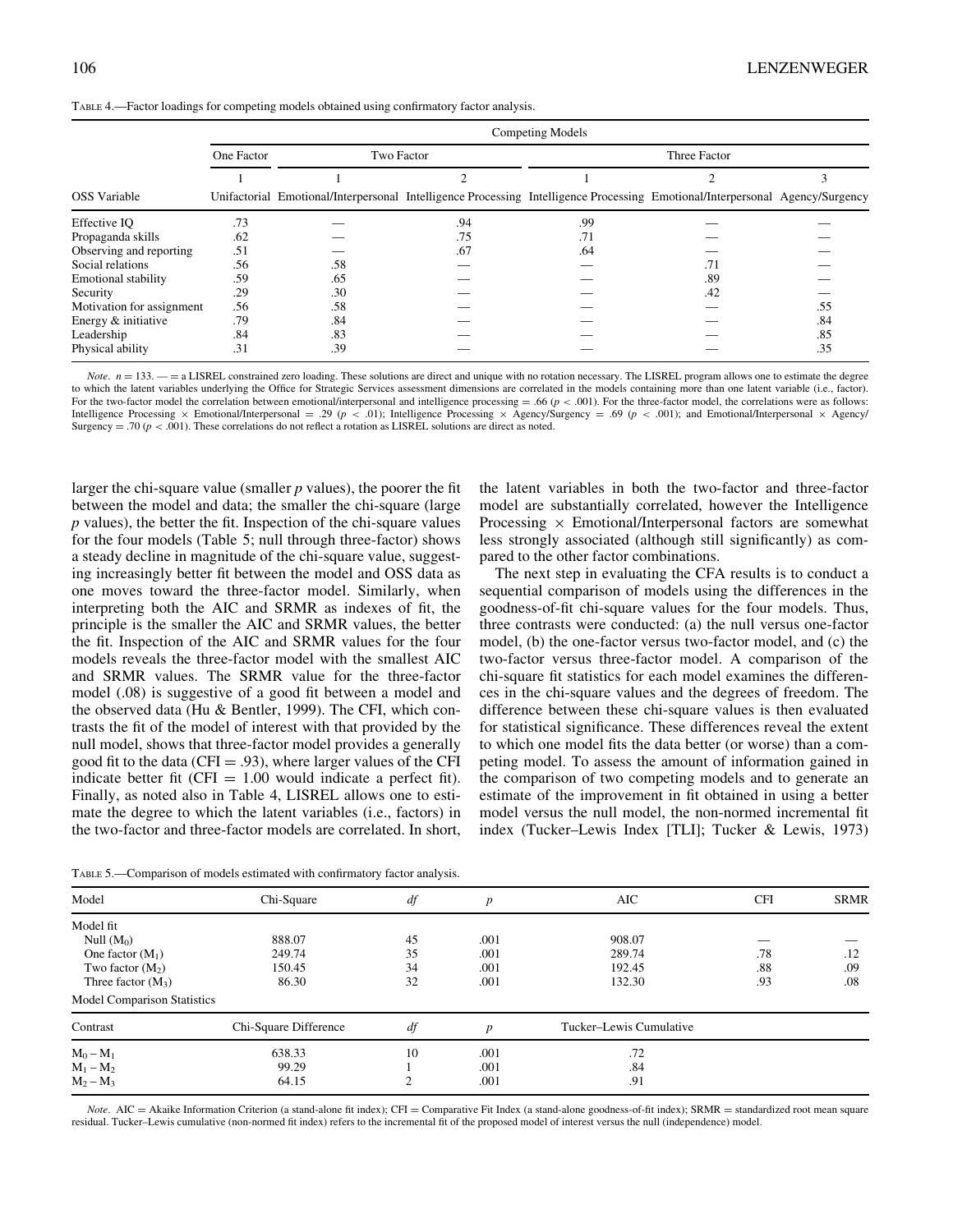was calculated. The results of the model comparisons and the cumulative incremental fit index values are in the bottom panel of Table 5. As can be seen from Table 5, the one-factor model clearly provides a significantly better fit to the data than the null model. However, the two-factor model is a significant improvement in fit over the one-factor model, and the threefactor model is a significant improvement over the two-factor model. The cumulative TLI values reveal that the three-factor model (TLI  $= .91$ ) is within the realm of a good or acceptable, although not perfect, fitting model given the observed OSS data. Clearly, the stand-alone fit indexes (top panel, Table 5) and the model comparison results (bottom panel, Table 5) point to the three-factor model as providing the best fit to the observed data, with clear superiority over one-factor and twofactor models. It is worth restating that a plausible four-factor model did not fit these data well, but, in fact, generated an invalid solution. Thus, simply adding additional factors does not necessarily improve model fit. In summary, the CFA results strongly suggest that the hypothesized three-factor model described earlier provides the best fit to the 10-variable matrix generated by the original OSS ratings. These results are supportive of the current EFA results and place the proposed three-factor model on a foundation consisting of much firmer statistical information. In short, the OSS assessment team ratings of the candidates reveal three factors at play: intelligence processing, emotional or interpersonal features, and agency/surgency.

Supplementary models estimated with OSS data. In addition to these four primary CFA models, three alternate (but theoretically grounded and plausible) models were estimated in the spirit of analytic thoroughness. One was a twofactor model, the second was a three-factor model, and the final one was four-factor in nature. The alternative two-factor model was one that placed the "security" variable with the intelligence-related (i.e., tradecraft) items. This model was considered as one might think that the ability to keep a secret might depend more closely on skills that covary with the ability to do intelligence-related activities and demonstrate good tradecraft skills (see later). This alternative two-factor model did not fit the observed data as well as the primary two-factor model that placed "security" with the emotional or interpersonal variables ( $\chi^2 = 158.44$ , AIC = 200.44, CFI = .87,  $SRMR = .10$ ). Similarly, the alternative three-factor model that also kept "security" with the intelligence-related items did not fit the observed data as well as that found for the primary three-factor model ( $\chi^2$  = 108.45, AIC = 154.45, CFI = .91, SRMR  $=$  .11). Finally, a four-factor model with the following structure was estimated: Factor 1 (effective IQ, observational skills, propaganda skills) versus Factor 2 (emotional stability, social relations, security) versus Factor 3 (motivation, leadership) versus Factor 4 (energy, physical ability). This model, however, fit the data poorly and generated a Heywood case (Rindskopf, 1984) in the standardized solution results, suggesting the factor solution was invalid.

#### **DISCUSSION**

The OSS assessment program was a landmark development for both the intelligence community and the clinical psychological science of personality assessment. In light of what we

know today in terms of personality assessment, assessment centers, psychometrics, and statistical analysis, it would be easy enough to criticize the original effort as falling short in one methodological area or another. In fact, it would actually be too easy to do so and would actually risk missing potential value in what was, in fact, accomplished and demonstrated. The importance of the original OSS assessment program for personality assessment at large was described in this journal by Handler (2001) and cannot be overstated. That the OSS program received extensive favorable attention in Wiggins's (1973) classic monograph Personality and Prediction: Principles of Personality Assessment for its salience and meaning attests to its foundational status in personality assessment. Although conceived and implemented rapidly nearly 70 years ago amidst profoundly important wartime pressures, it retains a highly unique position in the body of psychological assessment knowledge given its intensity, creativity, and productivity. That individuals such as Murray, Fiske, Lewin, Tolman, Tryon, Gardner, MacKinnon, Miller, Mowrer, Sanford, Symonds, Kluckhohn, Harding, and Bronfenbrenner threw their intellectual powers into the OSS program represents a rare nexus of psychological and assessment talent. All said, the richness of the original set of OSS assessment data could continue to provide useful information and direction to psychological assessment and selection discussions for the intelligence community and related fields, assessment center advocates, and those interested in personality in relation to real-world challenges.

This study tapped into that richness using modern statistical methods to extract more meaning and direction from the original data. The results of this set of factor analyses, both exploratory and confirmatory in nature, as applied to the original OSS assessment data for this sample of candidates, suggest strongly that a three-factor model provides the best overall fit to the data. This result differs from the original report of the OSS Assessment Staff (1948) that presented a four-factor EFA solution to the same data. The difference in the EFA results presented here versus the 1948 EFA results is most likely best explained by the use of a more precise factor solution method and modern computational procedures. In short, this study used principal axis factoring, which is both more precise and reliable than what could be achieved by the centroid method used in the late 1940s. As noted earlier, the centroid method of factor analysis was really more of a rough approximation of what a factor solution might look like for the OSS data, and it was likely used at the time because it was more economical in terms of effort. Moreover, due to the nature of the computational procedures in the centroid approach, the likelihood of human error is elevated (although one must assume care was taken in the original calculations by the OSS Assessment Staff). Nonetheless, modern EFA methods, whether applied to either the 10- or 11-variable matrix, support the finding that a three-factor solution best explains the data. An important extension of this line of analysis was the use of confirmatory methods (CFA), which were completely unavailable in 1948. This powerful, modern statistical methodology allowed for systematic dissection of the OSS data through estimation and comparison of competing substantive or theory-guided models. The CFA results provide strong support for a three-factor model providing the best fit to the observed OSS data. This is important, as EFA methods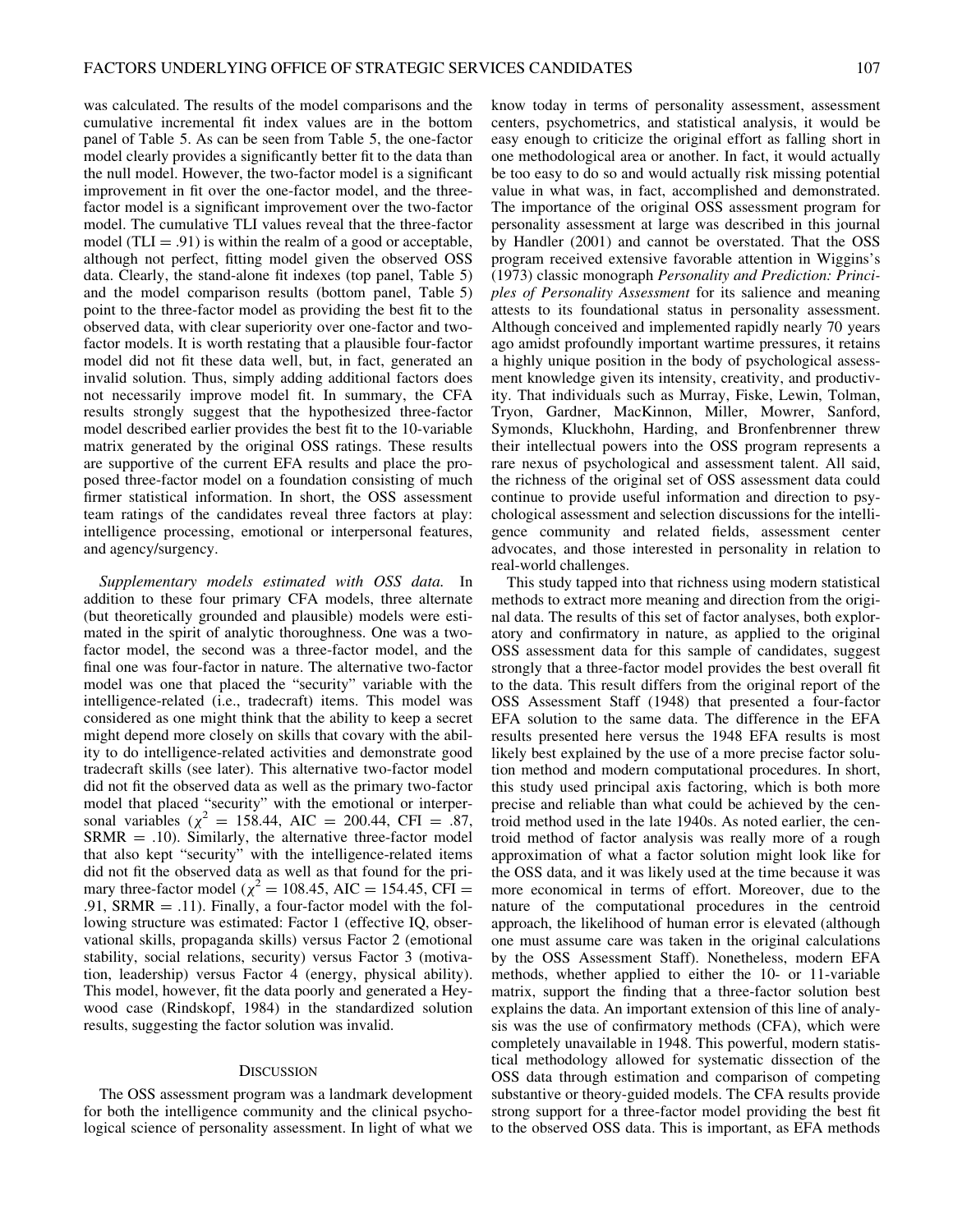can employ arbitrary (Kaiser criterion) or somewhat subjective (Scree test) methods for model selection and rotation to clarify solutions, whereas the CFA approach uses a rigorous statistically principled approach to model selection, and solutions are direct (i.e., do not require rotation). The three-factor model was as follows: Factor I: emotional or interpersonal factors (social relations, emotional stability, security), Factor II: intelligence processing (effective IQ, propaganda skills, observing, reporting), and Factor III: agency/surgency (motivation for assignment, energy and initiative, leadership, physical ability). Additionally, estimation of the associations among the three latent variables (i.e., factors) in this three-factor model suggests positive correlations among the latent variables.

Interpretation of these results requires one to bear in mind the scientific context and climate in psychological science at the time this work was done (mid-1940s). This means that the necessity of maintaining an awareness of what was and was not available to the assessors in the OSS assessment program by way of theoretical models and empirical research in assessment cannot be overstated. As noted previously, aside from Murray's (1938) model of personality, the field of clinical psychology (itself in its infancy) had very little to draw on by way of theory. Classical Freudian psychoanalysis and the principles of Skinnerian operant conditioning provided little leverage with respect to systematic nomothetic personality and psychopathology assessment. Moreover, there were no factorial models of normal personality for use as a basis for assessment. Thus, whereas today one is tempted to think of any of the prominent factorial models (e.g., the popular "five-factor"/ Big Five model) of normal personality as forming a basis for assessment and selection, such models were simply not available at the time. Moreover, as noted by the OSS Assessment Staff (1948), the nature of the selection task, the novelty of the assessment center approach, the time pressures and urgency placed on the assessment staff owing to the war, and the desire to be both comprehensive and creative in assessment compelled the development of a highly original approach to assessment of OSS candidates. The OSS assessors were not seeking to test a theoretical model or be constrained by a particular substantive approach; rather, they sought to make the best assessment decisions they could make under the circumstances. One could easily argue that the absence of a constraining a priori model driving the assessment approach was a strength of the overall effort. Finally, one must bear in mind the nature of the men and women who were the subjects of the OSS assessment program. In short, they were self-selected in some sense (i.e., willing to be considered for OSS service) and that likely reduced the diversity in the overall pool somewhat, as well as potentially establishing a relatively high floor on some psychological, behavioral, and other characteristics.

In this context it is worth noting that the final scores for each candidate on each of the 10 dimensions were done by the OSS assessment staff as ratings. Although they were "clinical ratings," they were ratings based on an exceptionally rich amalgam distilled from multiple diverse data streams. They were derivative from results coming from psychological tests, clinical interviews, group interactions, performance on behavioral tasks, case history information, physical agility tasks, and so forth. Thus, they were not akin to typical symptom ratings based solely on a structured clinical interview instrument

as applied by an assessor in a one-on-one interview with a research or clinical subject. Nor were they akin to descriptive statements made about a person based on observed levels on psychological dimensions assessed in a typical psychometric personality inventory. Rather, the ratings made by the OSS assessment staff made use of all available data on the candidates. The approach embodied in spirit an assessment perspective that would eventually be recommended nearly 40 years later, the so-called LEAD (longitudinal, expert clinicians, all available data) standard approach advocated by Spitzer (1983), for use in psychological and psychiatric assessments. Finally, in a related vein, although the "rating" (as opposed to "counting") approach to psychological assessment is imperfect, there remain today (just as in the 1940s) no definitive ratio scale-based approaches to psychological (or personality) adjustment assessment and there are no biologically based psychological (or personality) parameters that can unequivocally claim superiority to the clinical ratings approach.

Moving on to an evaluation of the obtained CFA results, each factor is considered in turn. Factor I in the three-factor CFA model (see Table 4) reveals a cohesive structure linking effective or practical intelligence (in the IQ sense) to tradecraft skills. The abilities to observe carefully, take note of important information, report that information back as appropriate, or use it in the service of propaganda efforts are clearly connected to what the original OSS Assessment Staff termed effective intelligence (really, IQ that can be put to use). In other words, to be able to think on one's feet and to attend to patterns, developments, or puzzling aspects of a situation clearly appears to have been strongly associated with native intelligence as gleaned from candidates by the OSS assessors. The results reported here strongly support that association between tradecraft potential and effective intelligence as well.

The second factor of this model (Factor II, Table 4) points to important personality systems discernible within these OSS candidate ratings data. The social relations aspect of the factor points to the salience of interpersonal skills, long known to be a critical component of personality, as viewed by the OSS assessors. Although named differently in various personality models or systems, the interpersonal component of personality is linked to the affiliation system (Depue & Lenzenweger, 2005) and is reflective of one's ability to interpersonally connect with and interact with others, often termed communion (Wiggins, 1991). (Another personality factor relevant to interpersonal behavior emerged in Factor III and is discussed later.) Emotional stability, also a component of Factor II, represents the interaction of the constraint and control system within human personality in relation to both the positive (e.g., joy, happiness) and negative (e.g., fear, anxiety, anger) emotion systems (see Depue & Lenzenweger, 2005, for review). That security concerns loaded with the emotional or interpersonal (Factor II) aspects of the OSS data speaks to the likelihood that one's ability to bluff and maintain a cover are associated with the ability to control emotions and behavior in the service of security. This connection was also seen and remarked on by the original OSS assessment staff. These modern analyses support linking security concerns with emotional stability and interpersonal relations and the consideration of alternative CFA models (noted earlier) strengthens it. A practical implication of Factor II concerns the signal it sends to attend to emotional and interpersonal stability factors in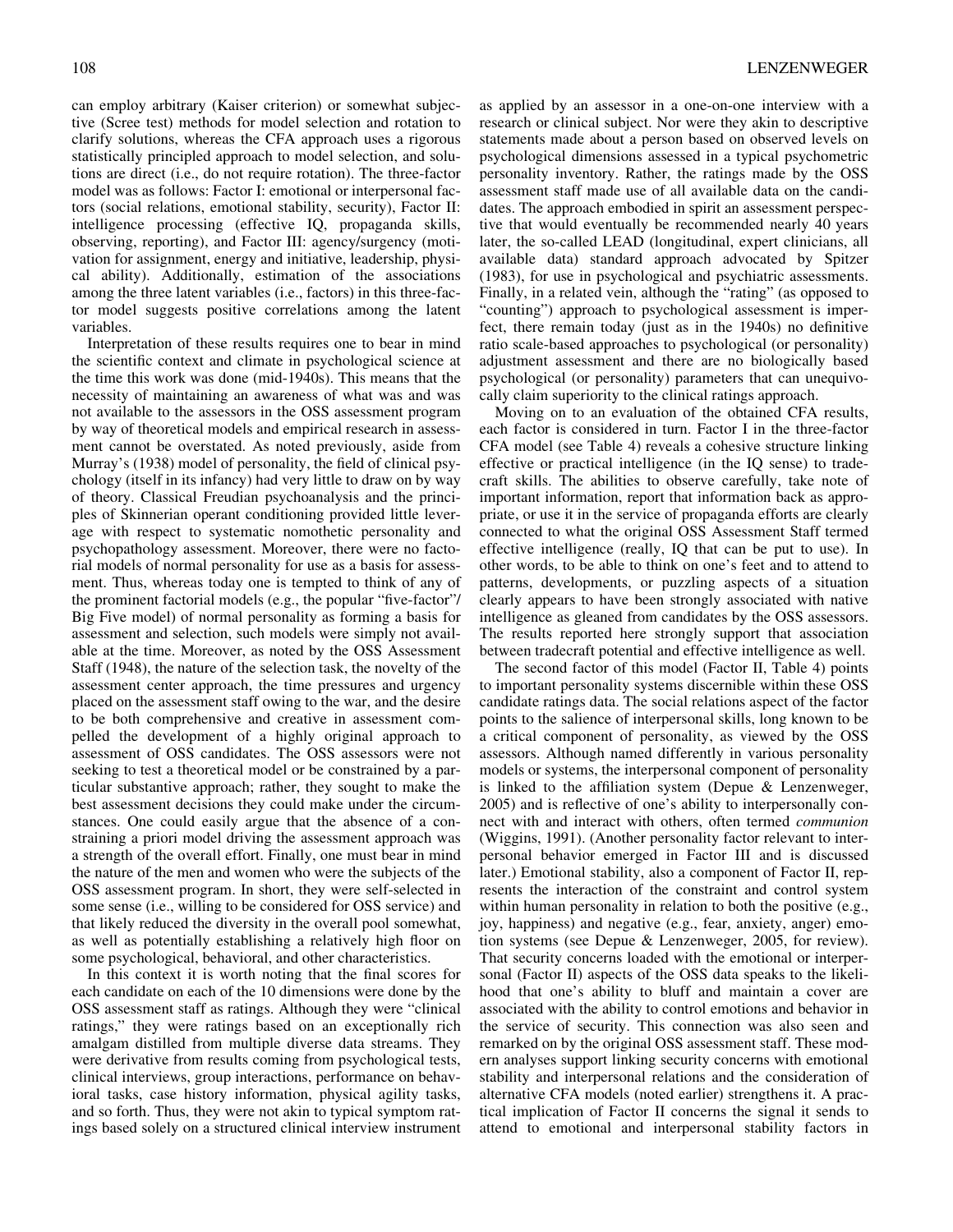relation to security with respect to personnel selection even today.<sup>3</sup> More specifically, for example, one can extend this concern to an assessment focus on forms of interpersonal dysfunction, particularly the personality disorders, which deserve careful scrutiny in candidate assessments. Personality disorders represent that domain of psychopathology that can be harbored within a seemingly normal appearing personality, but that exert their impact through impaired judgment, dysfunctional interpersonal behaviors, and emotional dyscontrol. Finally, in discussing Factor II, it is worth describing the results of a highly informal survey conducted by the author of a subset of surviving OSS officers (Lenzenweger, 2011, unpublished raw data) as to what they thought, in retrospect 65 years after the war, were attributes of a successful OSS officer. Many of those surveyed mentioned two important features—lack of fear and an ability to stay in control and not panic. Both of these features mentioned by former OSS officers clearly fall within this factor of emotional stability and social relations.

Factor III (energy and initiative, leadership, physical ability, motivation for assignment) of this model points clearly to another major personality system, namely the system connected to positive emotion (energy, outgoingness, vitality) that derives from what is known as the incentive motivation or approach/reward system (see Depue & Lenzenweger, 2005, for review). The behavioral characteristics of individuals who have strong positive emotion or incentive reward profiles are marked by a sense of surgency or agency (Wiggins, 1991), sometimes referred to as *agentic extraversion* (assertiveness, dominance, outgoingness, decisiveness). In short, they tend to engage with the world, seek rewards, display a sense of potency, and seek rewarding goals. The neural system underpinning this set of psychological and behavioral characteristics has been described in great detail (Depue & Lenzenweger, 2005). The configuration of features loading on Factor III also shares elements of what is termed psychological hardiness (Bartone, Roland, Picano, & Williams, 2008) in that persons elevated on hardiness are strongly committed, actively engaged in their environment, enjoy new situations and challenges, and are internally motivated as well as creating their own sense of purpose (see Bartone et al., 2008, p. 78). The implication of this particular factor (Factor III) for personnel assessment and selection is especially strong; namely, one seeks energetic, outgoing, internally motivated, and vibrant people to take on challenging and potentially rewarding tasks such as those afforded by intelligence activities, whether analytic or operational. At the same time, this particular factor points to a clinical consideration in that one would necessarily want to be attentive to extremes in this profile. Such extremes could yield, in some circumstances, unduly self-centered, even pathological, postures with respect to others and an

abnormally high level of self-serving internal motivation. An example of the latter could be found in those people termed clinically narcissistic or as evidencing malignant narcissism (see Kernberg, 1984; Post, 2003). Another dysfunctional manifestation of an extreme level of Factor III features could be psychopathy as evidenced by excessively high levels of boldness, meanness, and disinhibition (Patrick, Fowles, & Krueger, 2009). In such dysfunctional forms, dominating aggressive behavior directed at others is easily manifested and associated with deficits in social empathy, impaired identity formation, and psychological maneuvers that place blame on others (e.g., Lenzenweger, McClough, Clarkin, & Kernberg, 2012). Clearly, assessment and screening efforts seeking welladapted individuals with Factor III features would need also to incorporate checks to help to ensure against retention of potential candidates who manifest pathologically narcissistic or psychopathic features.

As with any study, there are a number of specific caveats to keep in mind when analyzing these results. First and foremost, it would have been optimal to have had a much larger sample size for these factor analyses. As noted earlier, more than 5,000 candidates were assessed at Station S and other sites; however, the data from those assessments were reported as having been destroyed soon after the end of World War II (Handler, 2001). If even the OSS summary sheets (Figure 1) had been retained, a larger sample size could have been assembled from such raw data for statistical analysis. Nonetheless, the subject to variable ratio for this study was acceptable and the sample size of 133 is in the range associated with empirical studies that can recover factor structures reliably from observed data (Preacher & MacCallum, 2002). Notwithstanding these caveats, the OSS data set used here is extraordinarily unique and affords a glimpse into one of the most ambitious and important assessment projects ever undertaken; thus, analysis of the available data made good sense.

Finally, a word about statistical methods and meaning extracted from results is in order. Factor analysis is only a statistical procedure—or, more accurately, a family of procedures—and the results of such statistical analyses are not selfinterpreting. Therefore, despite the technical nature of this endeavor, the results have required interpretation and have been interpreted in light of contemporary personality and psychopathology constructs. The interpretation of the results has necessarily been kept brief. However, it is possible that others might have sought to link these specific findings to other similar personality constructs used in other models. This is not the forum for an extended discussion of alternative conceptualizations of all personality constructs. That said, the results discovered, and the psychological constructs used to understand those results, do provide interesting clues to those components or constructs that are worthy of inclusion in any assessment approach used in the selection of personnel. Clearly, it is possible that other personality constructs might be considered as well (see Lenzenweger et al., 2012).

In summary, this study used modern statistical methods to revisit a highly rarefied correlation matrix that summarized an immense amount of information gained through the assessments done at Station S by the OSS Assessment Staff (1948). There are points of convergence between the results of the initial factor analysis of these data done in 1948 and those results reported here. However, the present results have the benefit of

<sup>&</sup>lt;sup>3</sup>In considering the potential utility of these models in terms of their constituent constructs and how these constructs might be of use today in assessing and selecting individuals for intelligence services (including clandestine operations) and special operations, one should clearly consider the possibility that the relationship of the factors in these models to success in performance might be nonlinear. That is, it might be that there is a best fit on each (or an optimal combination of the three) factor(s) that is related to success in functioning in target roles. This important observation was generously shared by an anonymous reviewer of this article.